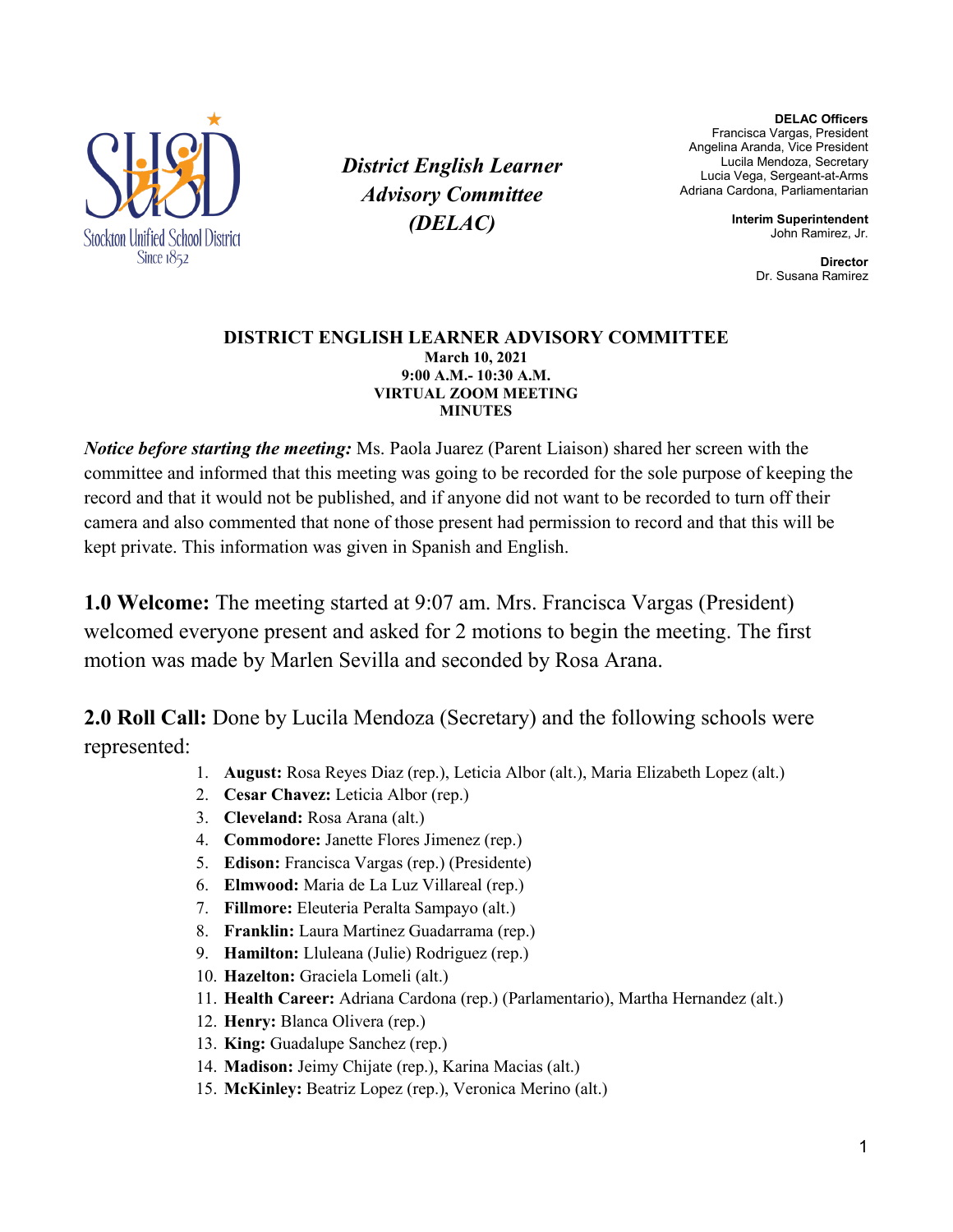- 16. **Monroe:** Marlen Sevilla (alt.)
- 17. **Pittman:** Gladys Mendoza (rep.), Adriana Cardona (alt.) (Parlamentario)
- 18. **Peyton:** Felicitas Parada (rep.)
- 19. **PYA:** Angelina Aranda (rep.) (Vicepresidente), Brenda Esquerra Gutierrez (alt.)
- 20. **Roosevelt:** Catalina Ramos (rep.)
- 21. **San Joaquín:** Mayra Padilla (rep.)
- 22. **Spanos:** Naida Quintero Herrera (alt.)
- 23. **Taft:** Lucia Vega (Sargento en Armas), Blanca Balderas (rep.)
- 24. **Taylor:** Bellaneth Guzman (alt.)
- 25. **Weber:** Lucila Mendoza (rep.) (Secretaria), Adela Castro (alt.)
- 26. **Wilson:** Adela Roldan (rep.)

In this virtual meeting 26 schools were represented and 33 official members were present. Also district staff, Carmen López Lozano, Interpreter, Cynthia Hill, Erika Bracamontes, Maria Lazaro, Instructional Specialists, Paola Juarez, Parent Liaison, Olivia Fernandez, Administrative Assistant and Dr. Susana Ramirez, Director of the Office of Development of Language. Also in attendance were the following members of the school district: Dr. Connor Sloan, LCAP Director, Art Mosqueda, Commodore School Program Specialist, Diana Kimbrough, Marshall School Program Specialist, Rosalia Razo, Roosevelt School Parent Liaison, Myra Gardea- Hernandez, Assistant Principal of Hong Kingston School, and John Ramirez Jr., Interim Superintendent. And 2 guests giving a total of 48 participants.

**3.0 Changes to Agenda:** President Vargas informed the committee that Mr. John Ramirez Jr. (Interim Superintendent) will be introducing himself during this meeting and will only be giving a presentation and that afterwards every effort will be made to have a meeting where questions can be asked. The change was made in 6.2. Added *"Superintendent Introduction"* and *"Review and comment on written notifications required to send to parents / guardians"* postponed to the next meeting which will be May 5. President Vargas asked for a motion to approve the change, Catalina Ramos made the first motion and Maria de la Luz Villareal seconded it. Motion approved.

**4.0 Read and Approval of Minutes:** Martha Hernandez made the first motion to approve the February 2, 2021 minutes and Adela Roldan seconded it. Motion approved.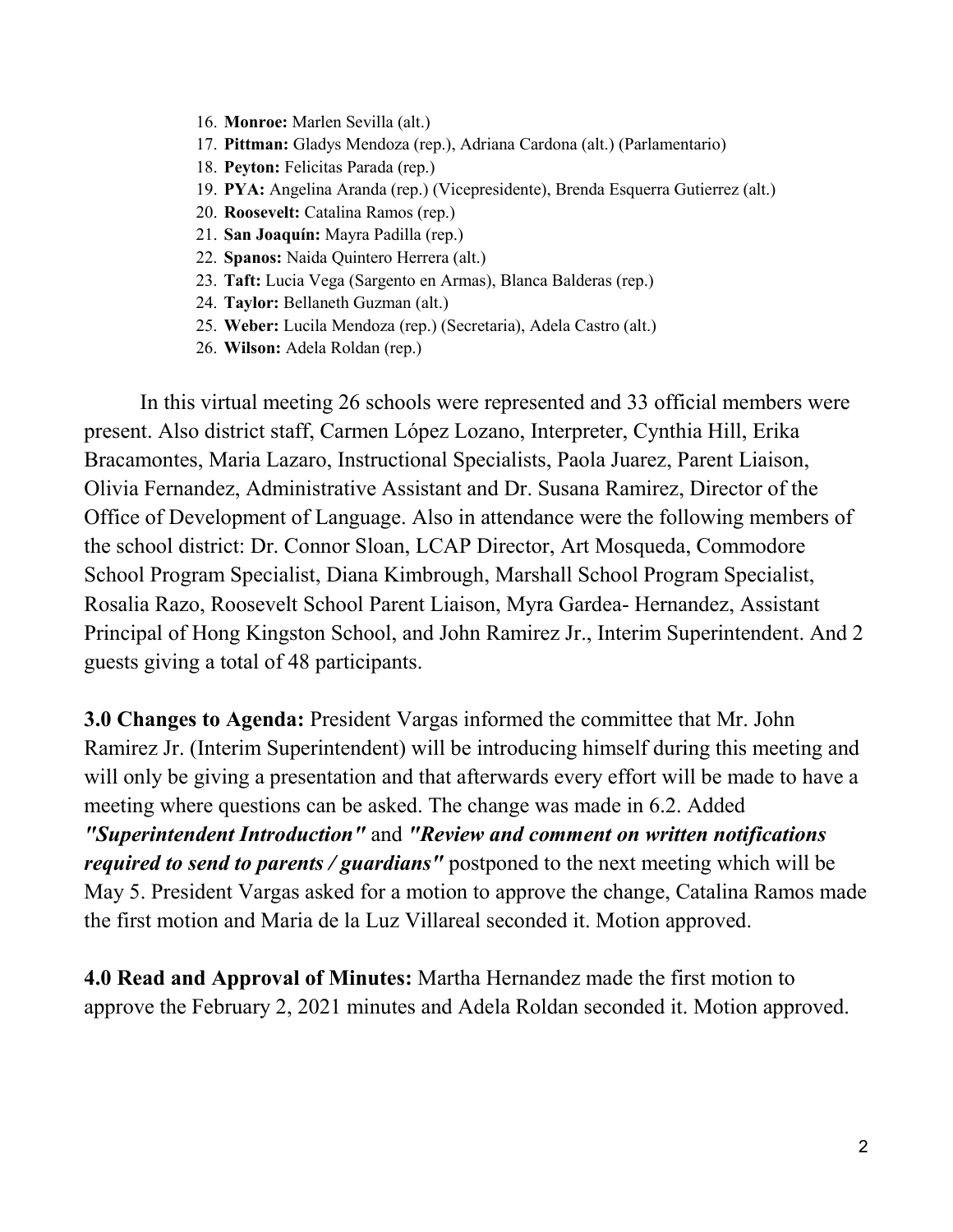## **5.0 Old Business:**

**5.1 Update on the Subcommittees:** Dr. Ramirez made a few brief reminders about the subcommittees:

- 1. **Survey**: The task to develop the Title III survey has been completed. The survey was developed, the link is on the district page, we have worked with the research department and we have already spoken with the directors.
- 2. **Bylaws**: The bylaws still have to be reviewed and changes have to be made. We have not finished reviewing all of the bylaws and the committee will continue to meet.
- 3. **Presentation to the Board**: As soon as all the survey data is collected, the board presentation will be prepared, possibly in May, and this will be done by the committee and subcommittee.

Dr. Ramirez asked that the subcommittees be medium sized and whoever is interested should contact Paola Juarez. President Vargas extended the invitation to parents to encourage them to participate in the subcommittees.

## **6.0 New Business:**

**6.1 Procedure for choosing not to participate in EL program services:** Dr. Ramirez commented that the office has received many questions to opt out. As required by federal law your child has taken a test, the test is the ELPAC. Test scores indicate the student's grade level, what instruction, and at what level the student will be given. When a parent says that Spanish is spoken at home, the student is tested. Parental rights to optout, ELD is recommended for your child based on test results, a parent may determine that they don't want their child to be in this program, and there is a way to remove them.

Services are specialized for students. For 7th and 8th grade students they have 50 minutes each day that is protected time for ELD and in high school it is an ELD class. ELD is supported with content instruction, as a parent if I say, "I don't want my child to participate," it is only taking away the benefits to which they are entitled. If parents decide not to participate, their student is still an EL and will no longer be an EL when they are reclassified. I understand that parents get frustrated when they cannot take other classes because they are taking ELD supports.

The student is supported by math and English, the student is protected when they are in EL. From K to 6th is 30 minutes a day, this support should be throughout the year,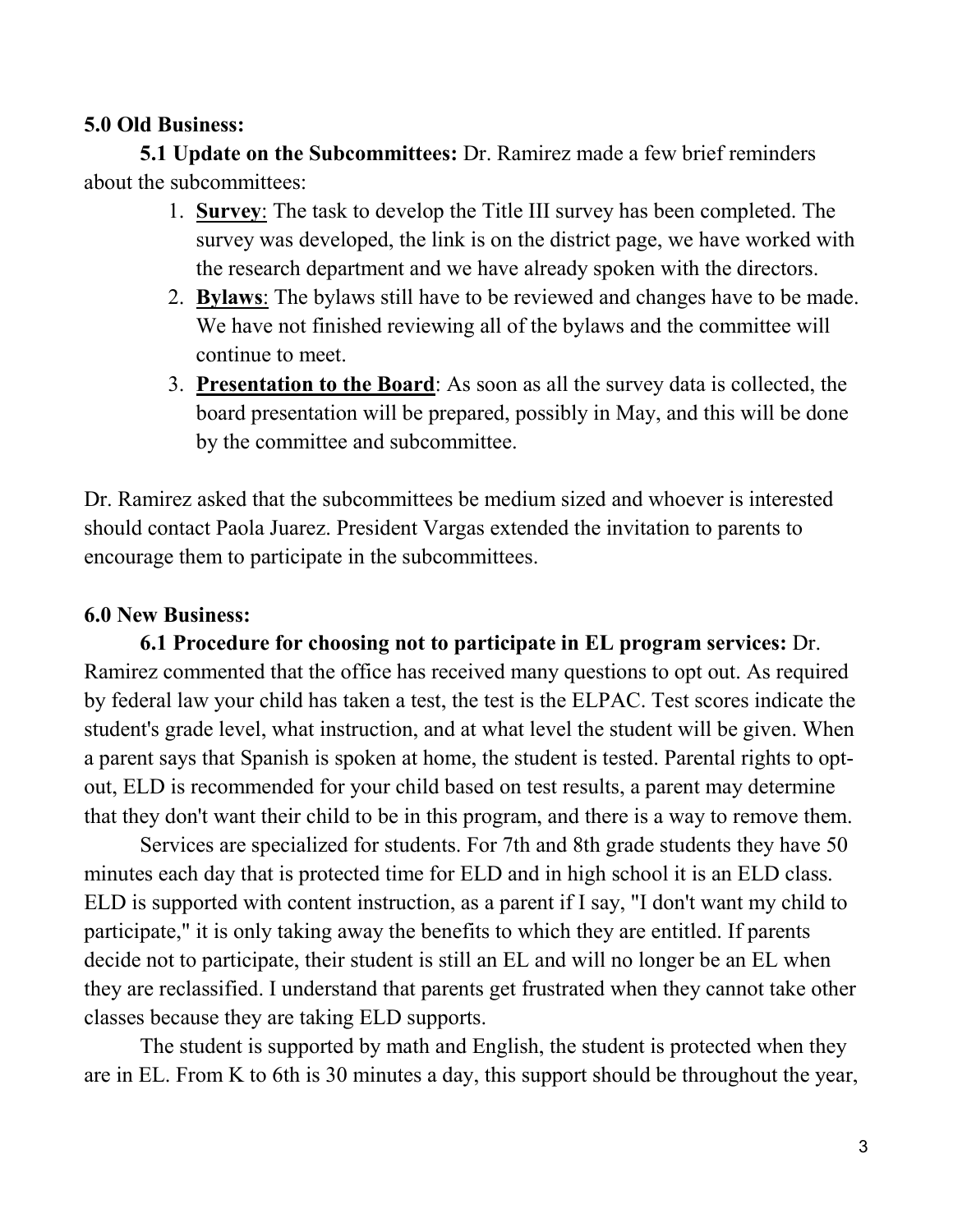we encourage students to stay here so that they are proficient in English. This form is only filled out if you do not want your children to be in this program.

One mom commented that they called her from school and told her that her son was no longer an English learner and she asked that if her son was already reclassified will she only receive a single letter. Dr. Ramirez answered yes and that the student will be monitored for 4 years and that another way to know is if your child is no longer taking the ELPAC test it means that he is no longer an English learner. Art Mosqueda (Commodore School Program Specialist) spoke about the option for parents who want to know more about how to remove students from this program and added that this is a support in literature and removing their student from this program is counterproductive because the opportunity to learn literature is being taken away from them and it is the program that is protected to support them if they are low in the literature program this program will be very good to support them. We want to be clear with them that if we get them out of this support it will be very complicated, very difficult for them to be reclassified.

Dr. Ramirez reviewed the form and said that students who have already been reclassified will not receive this form. President Vargas commented that this form is not sent to parents but that it is in the school office and that parents have the right to request it. She also commented that it is not recommended because it takes away a right that corresponds to the students.

Dr. Ramirez continued her discussion and commented that literature credits will be given to give ELs more support. She talked about the letter that talks about the placement at the beginning of school that says if you choose to opt not to participate. The parent will speak with the principal and an interpreter if needed and explain what they are signing, parents who sign this form can later go back and ask for the form to return to the EL program. Then we are asked what percentage of students asked to withdraw from services or continue with services. When we do not see a signature or date we have to return this form to the school.

Mrs. Eleuteria Peralta Sampayo asked to be sent the information packet (packet that is sent to all DELAC representatives) for the meeting because she did not receive it. Maria Villareal commented that she would like to receive this form (to exit the EL services program) to bring this information to the ELAC meetings at her school and Paola Juarez explained how to find this form on the district website.

**6.2 Superintendent Introduction:** Mr. Ramirez was present at this meeting and Secretary Lucila Mendoza welcomed him and commented that she gave him the floor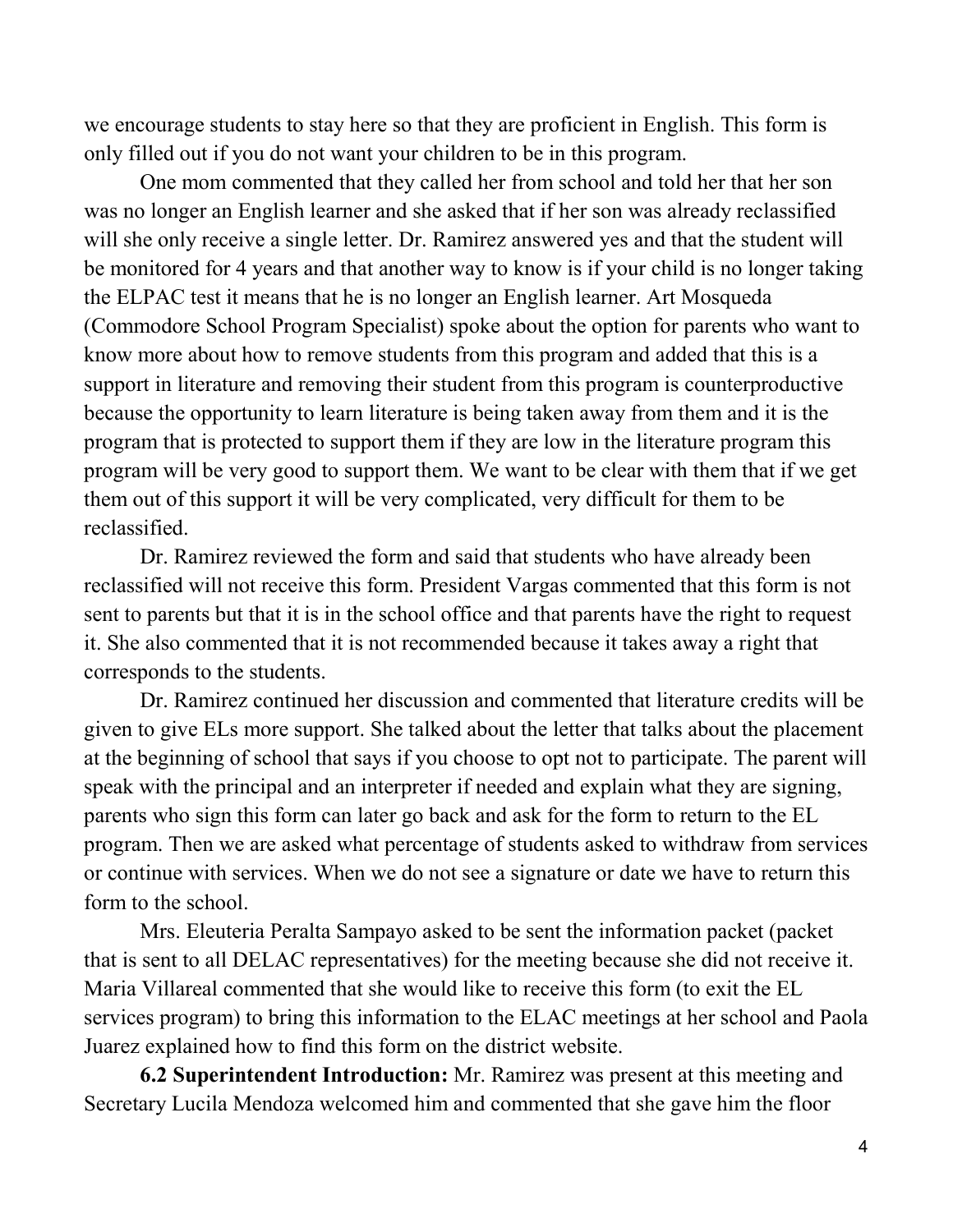because she knew that his time was very limited. Superintendent Ramirez replied that he could meet with the committee weekly, twice a month, or whenever the committee says and his time is not limited for parents and he is willing to give them their time and understands as parents what they do for their children, but we do not know the needs that you as parents have. For me until now I value everything my mother does, because in one generation poverty was erased because of something good that we have done. My children think how we will do to pass this stage and I say that we must prepare our high schools so that our students can earn well and thus end poverty, we must ask for the results they expect, we are failing when we do not give what they need. I did not work one more day in the strawberry field when I began to study, we have to fight poverty. The principals at the district level, also the teachers, what are we ensuring so that our children achieve their goals?

A motion was requested to extend the meeting. Angelina Aranda made the first motion and Veronica Merino seconded it, the motion was left open without a set time. Motion approved unanimously.

Superintendent Ramirez discussed the following topics and goals with the committee parents:

- 1. **Balance the budget:** The first goal, to balance the budget, establishing budgets is difficult, I must guide the district and not bankrupt it, something that gives us hope is that the state budget comes with some money that affects the budget in a positive way if we spend more than we have how will we get ahead? The reserves are done and we continue to spend more than we receive, we must have something for insurance. The board wanted to have some positive changes, we want to see how we will make the cuts if we open the schools we can receive money for our district and this money has specific directions, it has to be money that goes to the general budget. We had a raise for teachers and they were asked to wait for the budget.
- 2. **Needs of parents and the SUSD community:** I have no reason to lie to you, we don't know what you need and how you live and we think we are very professional and we don't understand parents, we complicate things with a vocabulary that is not understandable we should be clear and directors, if we are going to talk about results we must have meetings with the board to see when there are holes and I signed a contract where I know what I was exposed to.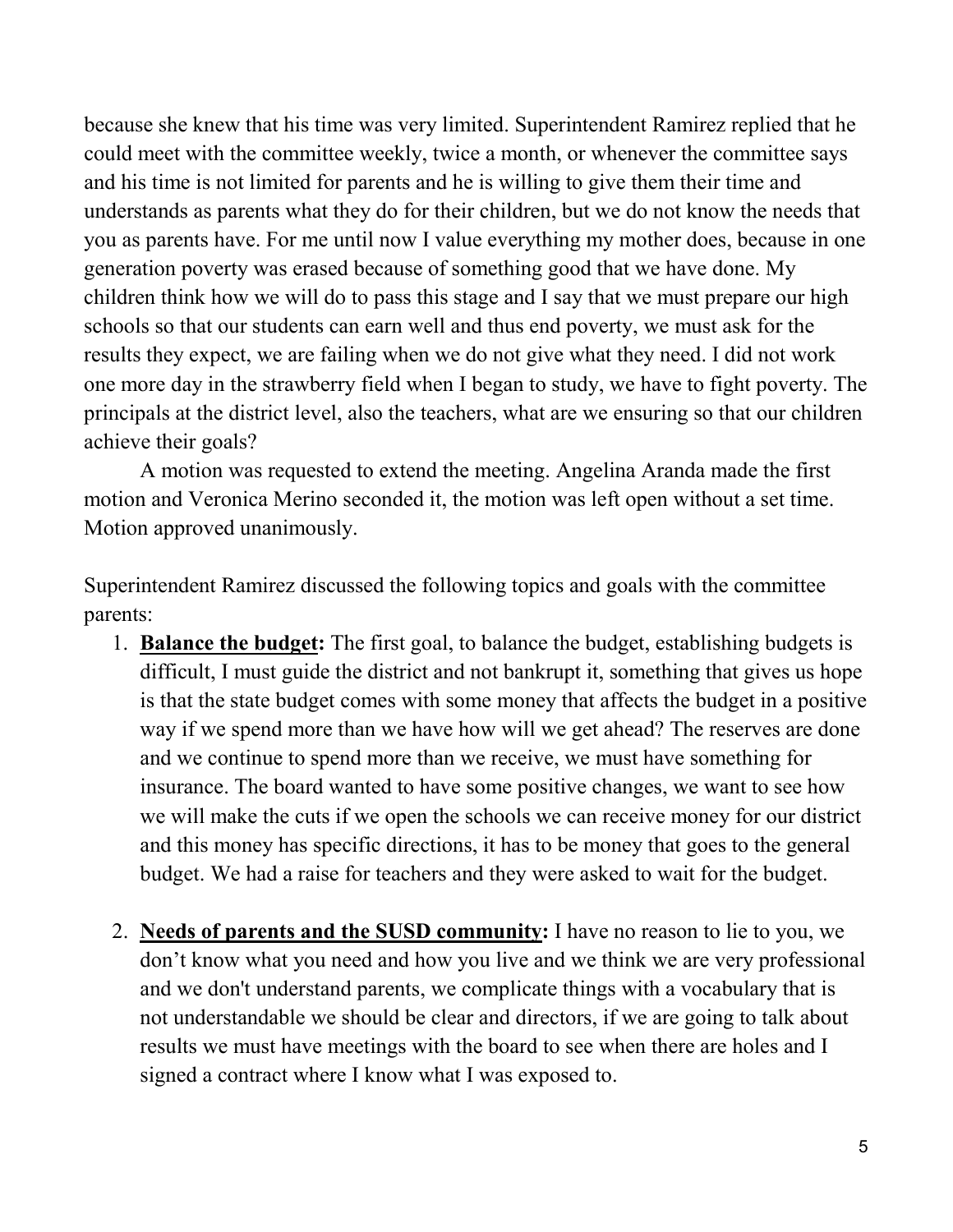3. **School openings:** Another very big issue is opening schools and it is very difficult, I want to know what are the means with which you communicate to have information about the district, no money will come if we do not open and if it all arrives it is because we opened and it depends how to go back this is how the money is.

Mr. Ramirez mentioned that Dr. Ramirez knows how important in person class is and Eleuteria Peralta Sampayo commented that distance learning is more difficult for special children and Mr. Ramirez said, today we will have a meeting to talk with the unions , a mother asked that if the schools reopen, everyone is obliged to return? To which he answered no and reiterated that he is willing to meet with us weekly.

Dr. Ramirez thanked him and he told her to speak with Christina Alejo, Executive Assistant, to agree on future meetings. Angelina Aranda (Vice President) also thanked him for joining us in this meeting and told him that this is the group of parent leaders who bring the information to the schools and thank you Mr. Ramírez for being our connection, and Mr. Ramirez said I took the responsibility I must be willing, I am not a part-time superintendent, I am half day 12 hours every day and if we do not give the time we will continue to do the same, we must change, I am no one without you all, we must always help the community that you all give us, please, if you take something from me I want you to be honest, count on me.

**6.3 Needs Assessment Survey:** President Vargas reported that the survey is on the district page, it is not known who fills the survey, but what school it is from, a call was made, only for those students who have not been reclassified, take this information to parents of your schools, the call was made on February 26 and yesterday March 9, it is on the district page and on the websites of some schools and we have already received surveys on paper, but we encourage them to do it on online to make it faster and Paola Juarez explained how to get to the district page and navigate to get to the survey, you can take it in Spanish or English and we want you as representatives to spread the word.

These surveys are yielding help with homework and English classes. President Vargas discussed what method her school uses to complete the survey and said her school put it as homework and that this survey will be open until April 2.

**7.0 Announcements:** Vice President Aranda announced that May 5 is the next meeting and if you like to participate in the subcommittees, sign up.